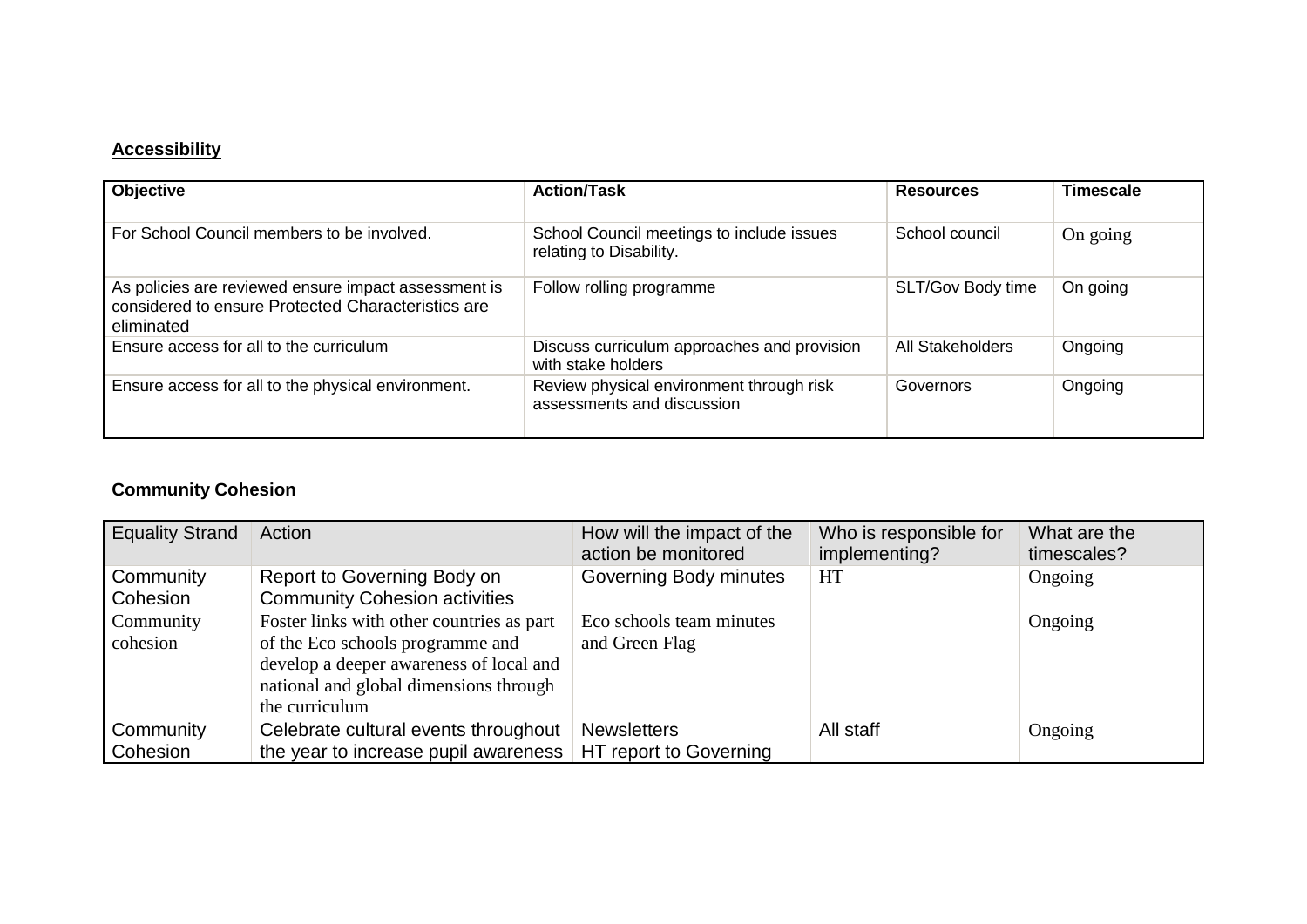| and understanding of different  | Body |  |
|---------------------------------|------|--|
| communities eg: Mosque, Church, |      |  |
| Diwali, Eid, Christmas          |      |  |

## **Gender**

| <b>Equality Strand</b> | Action                                                                                                                                                                 | How will the impact of the<br>action be monitored          | Who is responsible for<br>implementing?         | What are the<br>timescales? |
|------------------------|------------------------------------------------------------------------------------------------------------------------------------------------------------------------|------------------------------------------------------------|-------------------------------------------------|-----------------------------|
| Gender                 | Monitor and analyse children's<br>attainment and progress by gender<br>and act on any trends or patterns in<br>the data that requires additional<br>support for pupils | <b>Report to Governing Body</b><br>Pupil progress meetings | Designated member of<br>staff<br>Governing Body | ongoing                     |
| Gender                 | Monitor children's behaviour by<br>gender and act on any trends or<br>patterns in the data that requires<br>additional support for pupils                              | <b>Report to Governing Body</b><br>Pupil progress meetings | Designated member of<br>staff<br>Governing Body | ongoing                     |
| Gender                 | Monitor and analyse staff profile and<br>act on any trends or patterns                                                                                                 | <b>Report to Governing Body</b><br>Pupil progress meetings | Designated member of<br>staff<br>Governing Body | ongoing                     |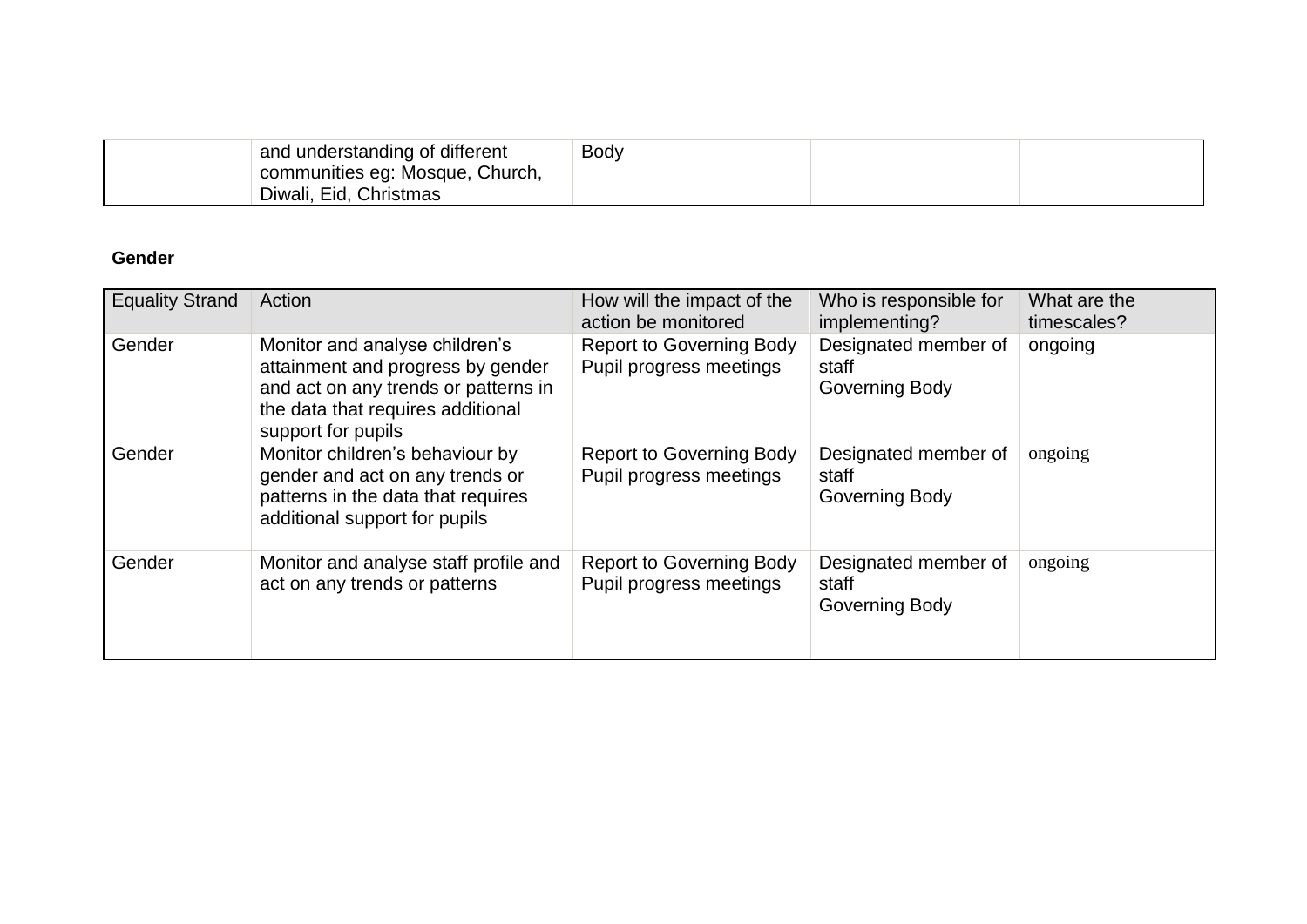# **Looked after Children**

| <b>Equality Strand</b>   | Action                                                                                                                                                  | How will the impact of the<br>action be monitored | Who is responsible for<br>implementing?         | What are the<br>timescales? |
|--------------------------|---------------------------------------------------------------------------------------------------------------------------------------------------------|---------------------------------------------------|-------------------------------------------------|-----------------------------|
| Looked after<br>Children | Monitor and analyse LAC's<br>attainment and progress and act on<br>any trends or patterns in the data<br>that requires additional support for<br>pupils | Pupil progress meetings                           | Designated member of<br>staff<br>Governing Body |                             |
| Looked after<br>children | Monitor and analyse LAC's take up<br>of activities and act on any trends or<br>patterns in the data that requires<br>additional support for pupils      | Report to HT                                      | Designated member of<br>staff<br>Governing Body |                             |
| Looked after<br>children | Monitor and analyse LAC's<br>behaviour and act on any trends or<br>patterns in the data that requires<br>additional support for pupils                  | <b>Report to Governing Body</b>                   | Designated member of<br>staff<br>Governing Body |                             |
| Looked after<br>children | Monitor and analyse LAC's<br>attendance and act on any trends or<br>patterns in the data that requires<br>additional support for pupils                 | <b>Report to Governing Body</b>                   | Designated member of<br>staff<br>Governing Body |                             |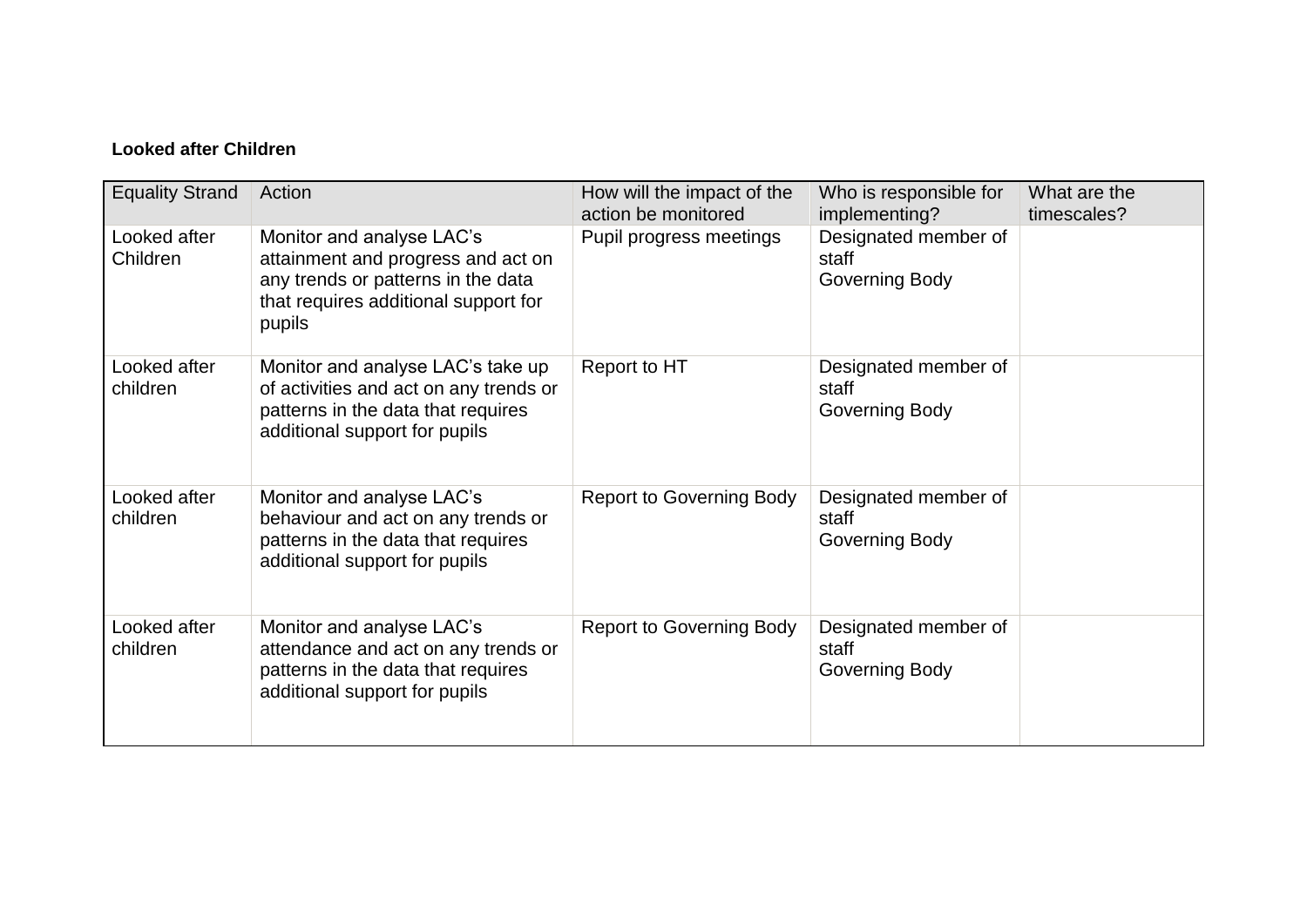| <b>Equality Strand</b>                 | Action                                                                                                                                                              | How will the impact of the<br>action be monitored | Who is responsible for<br>implementing? | What are the<br>timescales? |
|----------------------------------------|---------------------------------------------------------------------------------------------------------------------------------------------------------------------|---------------------------------------------------|-----------------------------------------|-----------------------------|
| Special<br>Educational<br><b>Needs</b> | Monitor and analyse children's<br>attainment and progress by SEN<br>and act on any trends or patterns in<br>the data that requires additional<br>support for pupils | <b>Report to Governing Body</b>                   | <b>SENCO</b><br>Governing Body          |                             |
| Special<br>Educational<br><b>Needs</b> | Monitor and analyse children's<br>attendance by SEN and act on any<br>trends or patterns in the data that<br>requires additional support for pupils                 | <b>Report to Governing Body</b>                   | <b>SENCO</b><br>Governing Body          |                             |
| Special<br>Educational<br><b>Needs</b> | Monitor and analyse children's<br>behaviour by SEN and act on any<br>trends or patterns in the data that<br>requires additional support for pupils                  | <b>Report to Governing Body</b>                   | <b>SENCO</b><br>Governing Body          |                             |

**Disability**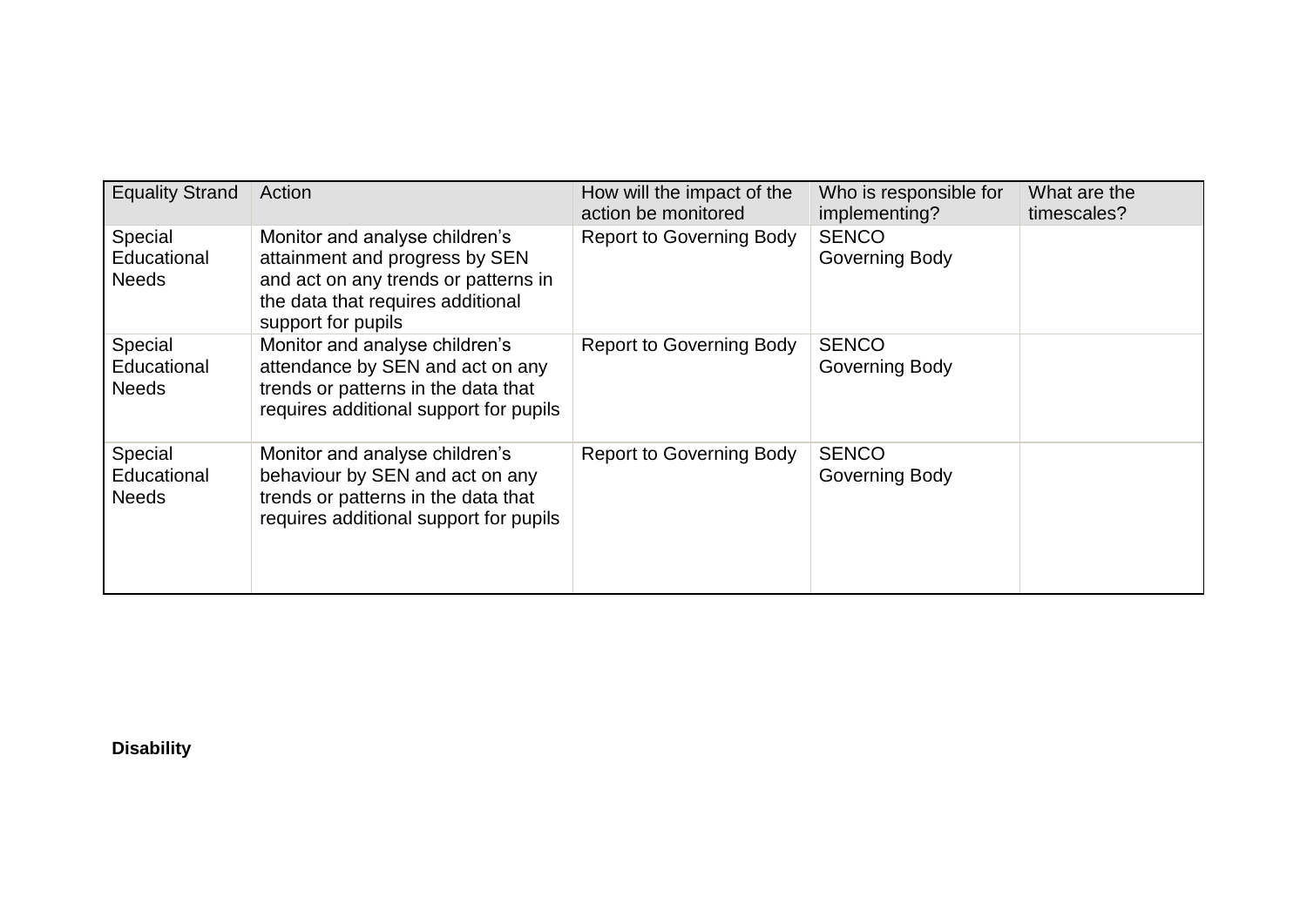| <b>Equality Strand</b> | Action                                                                                                                                                                     | How will the impact of the<br>action be monitored | Who is responsible for<br>implementing?         | What are the<br>timescales? |
|------------------------|----------------------------------------------------------------------------------------------------------------------------------------------------------------------------|---------------------------------------------------|-------------------------------------------------|-----------------------------|
| <b>Disability</b>      | Through a questionnaire, ascertain<br>which members of our school<br>community may be included in the<br>2010 Equality Act definition of<br>disability                     | Disability register to be<br>drawn up             | <b>DHT</b>                                      |                             |
| <b>Disability</b>      | Through a questionnaire collect<br>views of reasonable adjustments<br>required for pupils with a disability,<br>their parent and other stake holders.                      | <b>Report to Governing Body</b>                   | <b>DHT</b>                                      |                             |
| <b>Disability</b>      | Monitor and analyse children's<br>attainment and progress by disability<br>and act on any trends or patterns in<br>the data that requires additional<br>support for pupils | <b>Report to Governing Body</b>                   | Designated member of<br>staff<br>Governing Body |                             |
| <b>Disability</b>      | Monitor and analyse children's take<br>up of activities by disability and act<br>on any trends or patterns in the data<br>that requires additional support for<br>pupils   | <b>Report to Governing Body</b>                   | Designated member of<br>staff<br>Governing Body |                             |
| <b>Disability</b>      | To increase awareness of disabilities<br>within school, promote a positive<br>attitude towards them and eliminate<br>discrimination and harassment.                        | <b>Report to Governing Body</b>                   | All staff through<br>PHSCE, assemblies          |                             |
| <b>Disability</b>      | Monitor and analyse staff profile with<br>regards to disability and act on any<br>trends or patterns                                                                       | <b>Report to Governing Body</b>                   | Designated member of<br>staff<br>Governing Body |                             |
| <b>Disability</b>      | Design a Personal Emergency                                                                                                                                                | <b>Report to Governing Body</b>                   | <b>DHT</b>                                      |                             |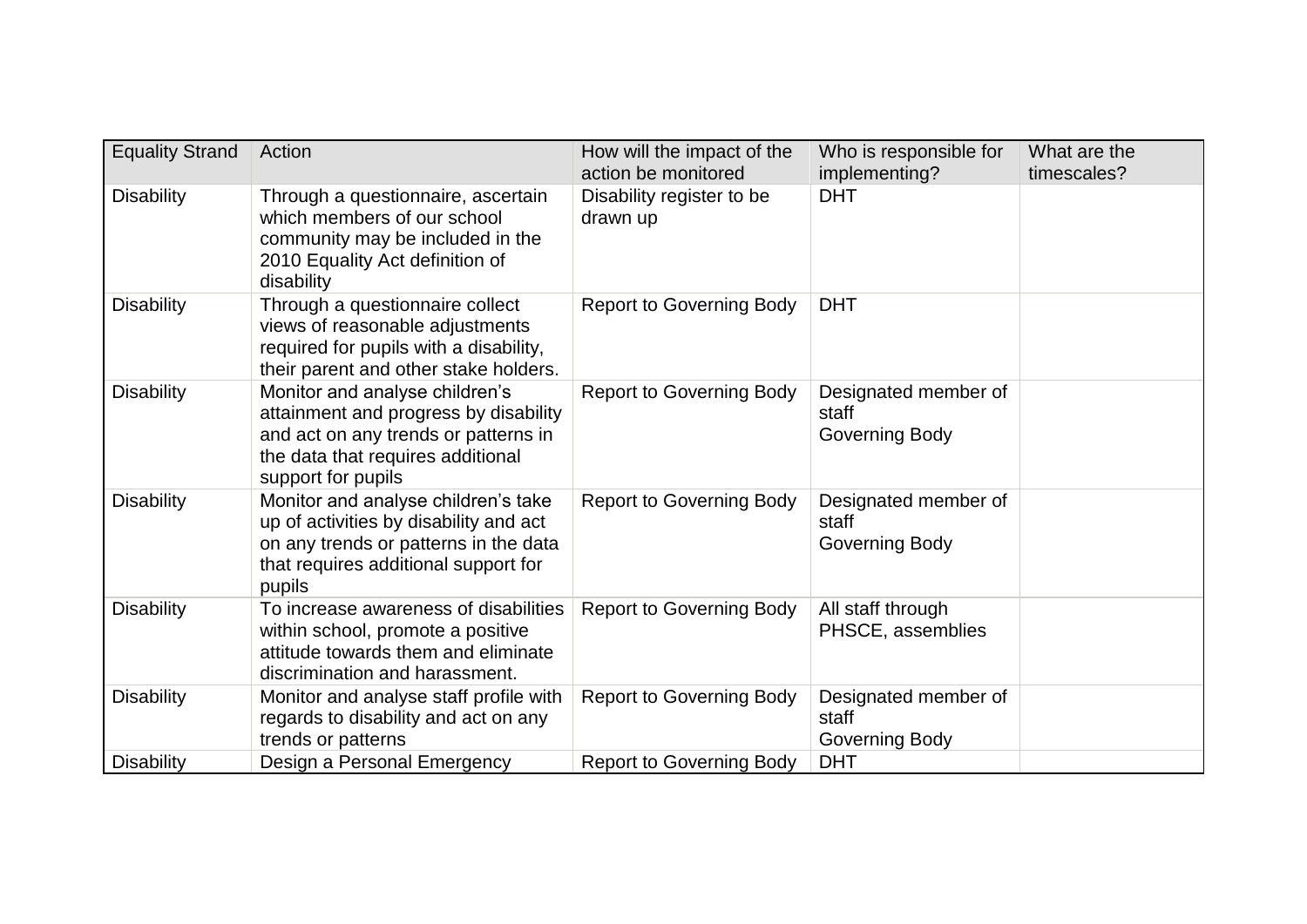|                   | Egress Plan (PEEP) to ensure<br>disabled staff/children are able to<br>evacuate the building safely in case<br>of an emergency |                                                                                                                            |            |  |
|-------------------|--------------------------------------------------------------------------------------------------------------------------------|----------------------------------------------------------------------------------------------------------------------------|------------|--|
| <b>Disability</b> | Evaluating the impact of reasonable<br>adjustments on children with a<br>disability and report annually to<br>governors        | Have discussed with<br>child/teacher/parents the<br>impact of any reasonable<br>adjustment on children<br>with disability, | <b>DHT</b> |  |

See Disability Action Plan

## **Race**

| <b>Equality Strand</b> | Action                                                                                                                                                                    | How will the impact of the<br>action be monitored | Who is responsible for<br>implementing?         | What are the<br>timescales? |
|------------------------|---------------------------------------------------------------------------------------------------------------------------------------------------------------------------|---------------------------------------------------|-------------------------------------------------|-----------------------------|
| Race                   | Monitor and analyse racist incidents<br>occurring within school.                                                                                                          | <b>Report to Governing Body</b><br>and LA         | <b>HT</b>                                       |                             |
| Race                   | Monitor and analyse children's<br>attainment and progress by ethnicity<br>and act on any trends or patterns in<br>the data that requires additional<br>support for pupils | <b>Report to Governing Body</b>                   | Designated member of<br>staff<br>Governing Body |                             |
| Race                   | Monitor and analyse children's take<br>up of activities by ethnicity and act<br>on any trends or patterns in the data<br>that requires additional support for             | <b>Report to Governing Body</b>                   | Designated member of<br>staff<br>Governing Body |                             |